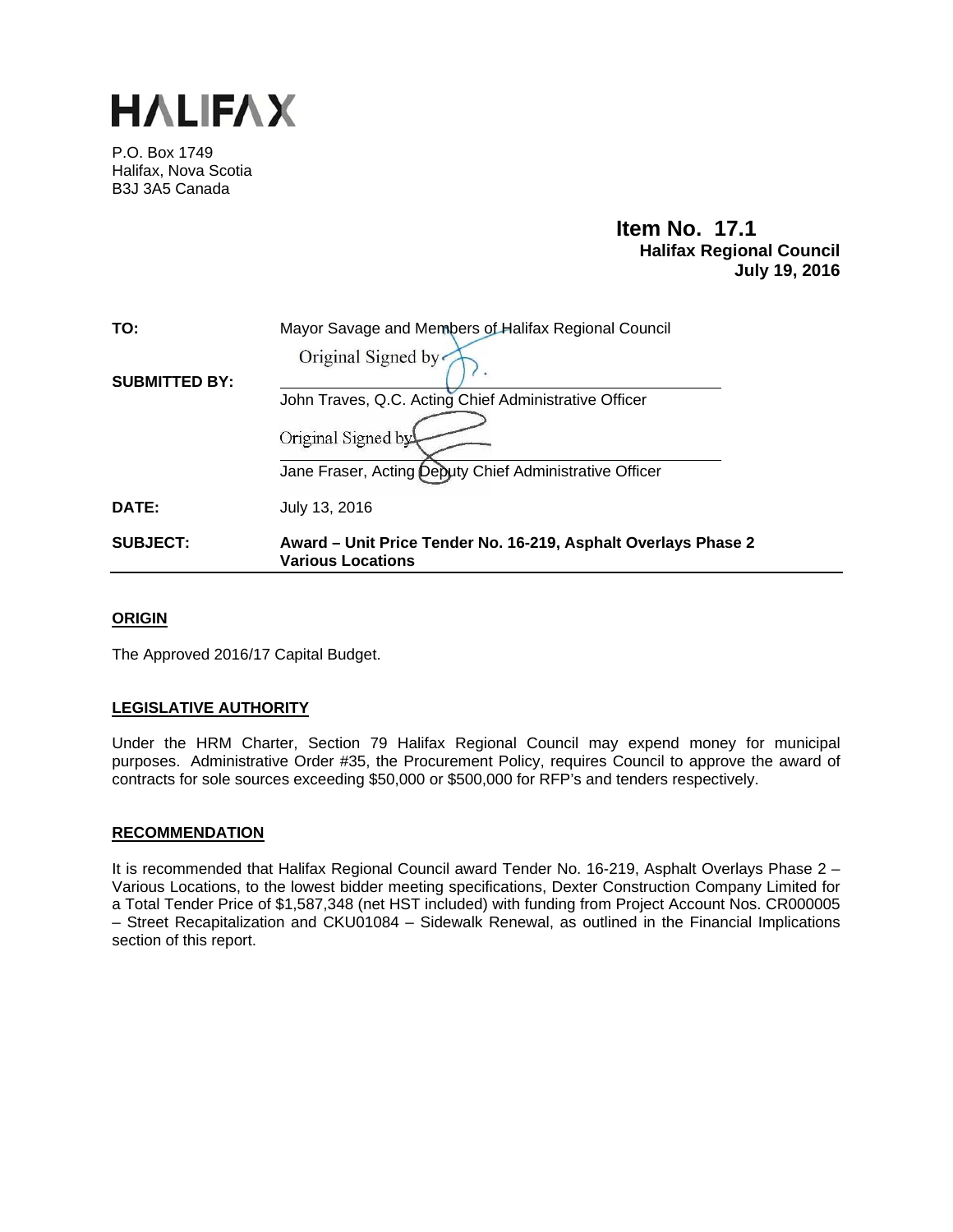## **BACKGROUND**

The Approved 2016/17 Capital Budget includes funds for the Asphalt Overlay and Sidewalk Renewal of Various Locations within the HRM.

## **DISCUSSION**

Tender # 16-219 was publicly advertised on the Province of Nova Scotia's Procurement website on June 2, 2016 and closed on June 16, 2016. Bids were received from following companies:

| <b>Bid Price (net HST included)</b> |  |
|-------------------------------------|--|
| \$1,587,348*                        |  |
| \$1,710,620                         |  |
| \$1,752,005                         |  |
| \$1,897,054                         |  |
| \$2,176,783                         |  |
|                                     |  |

#### **\*recommended bidder**

The scope of work for this tender generally consists of the milling of existing asphalt, installation of new asphalt and associated reinstatement.

It is anticipated that work will commence within three weeks of the tender award and take 12 weeks to complete.

This is a **UNIT PRICE** contract and the cost will be dependent upon the actual quantities measured and approved by the HRM Project Manager.

There are no Local Improvement Charges associated with this work.

#### **FINANCIAL IMPLICATIONS**

Based on the lowest tendered price of \$1,522,110 plus net HST of \$65,238, for a net total of \$1,587,348, funding is available in the Approved 2016/17 Capital Budget from Project Account Nos. CR000005 – Street Recapitalization and CKU01084 – Sidewalk Renewal. The budget availability has been confirmed by Finance.

| <b>Budget Summary:</b> | Project Account No. CR000005 - Street Recapitalization                        |                                                   |  |
|------------------------|-------------------------------------------------------------------------------|---------------------------------------------------|--|
|                        | <b>Cumulative Unspent Budget</b><br>Less: Tender No. 16-219<br><b>Balance</b> | \$18,534,227<br>1,577,348 *<br>S.<br>\$16,956,879 |  |
|                        | Project Account No. CKU01084 - Sidewalk Renewal                               |                                                   |  |
|                        | <b>Cumulative Unspent Budget</b><br>Less: Tender No. 16-219<br><b>Balance</b> | \$2,505,679<br>S<br>10,000 $*$<br>\$2,495,679     |  |

\*The projects included in this tender were estimated in the Approved 2016/17 Capital Budget at \$1,900,000 and \$10,000 respectively.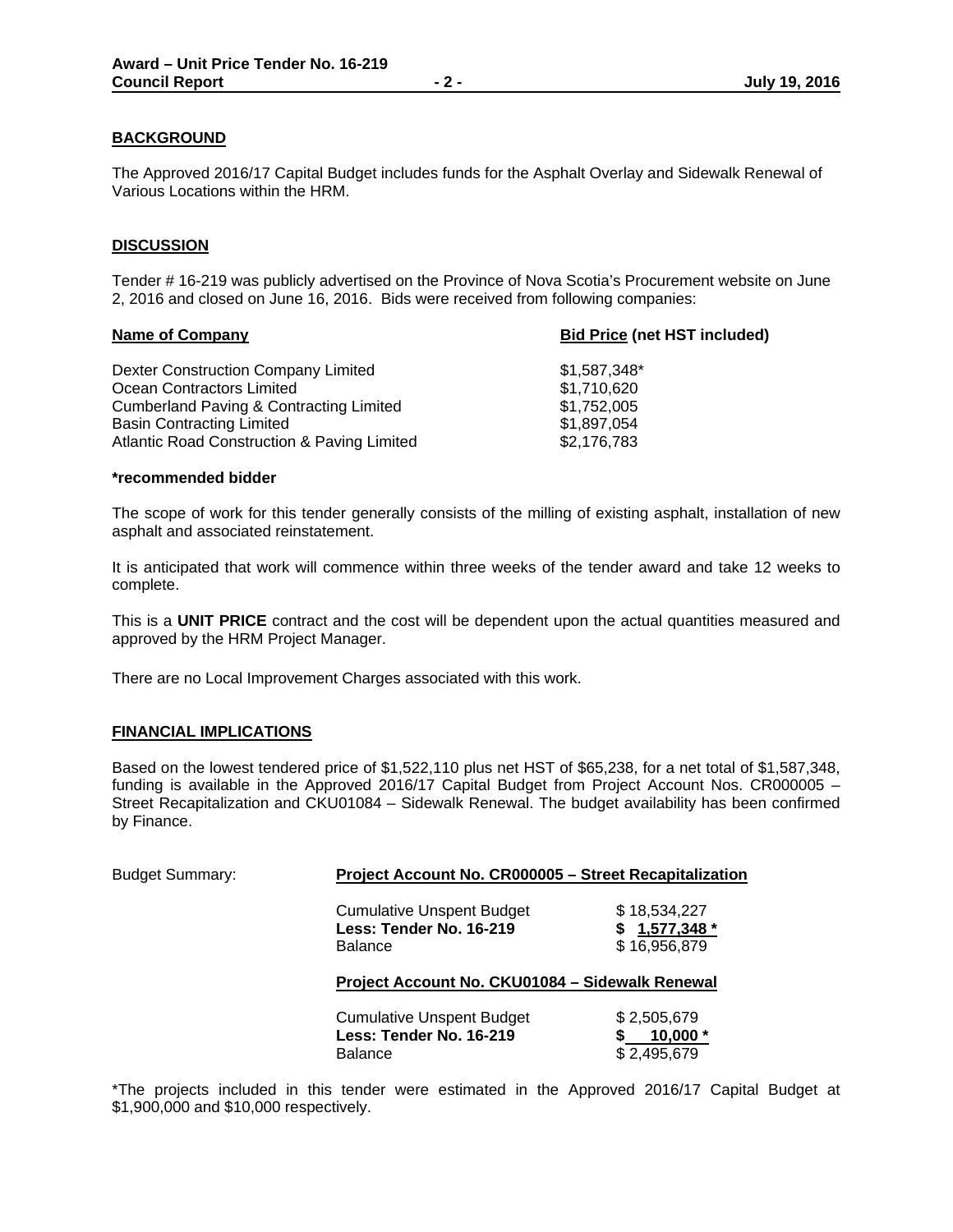The balance of funds will be used to implement the remaining 2016/17 Street Recapitalization and Sidewalk Renewal projects approved by Council.

#### **RISK CONSIDERATION**

There are no significant risks associated with the recommendation in this report. The risks considered rate low. To reach this conclusion, consideration was given to financial, legal and compliance, and service delivery risks.

#### **ENVIRONMENTAL IMPLICATIONS**

Implications not identified.

### **ALTERNATIVES**

Council could choose not to approve the recommendations in this report, but this is not recommended by staff.

## **ATTACHMENT**

Attachment A – Tender No. 16-219 – Street List

A copy of this report can be obtained online at http://www.halifax.ca/council/agendasc/cagenda.php then choose the appropriate meeting date, or by contacting the Office of the Municipal Clerk at 490-4210, or Fax 490-4208.

| Report Prepared by:        | Nicholas Hussy, E.I.T., Design Engineering Technologist, Design & Construction Services<br>at 490-6968 |
|----------------------------|--------------------------------------------------------------------------------------------------------|
| Report Approved by:        | Dave Hubley, P. Eng., Manager, Project Planning & Design at 490-4845                                   |
| <b>Procurement Review:</b> | Jane Pryor, Manager, Procurement, 902.490-4200                                                         |
| Report Approved by:        | Beverley Auder, A/ Director, Transportation & Public Works at 490-4855                                 |
|                            |                                                                                                        |